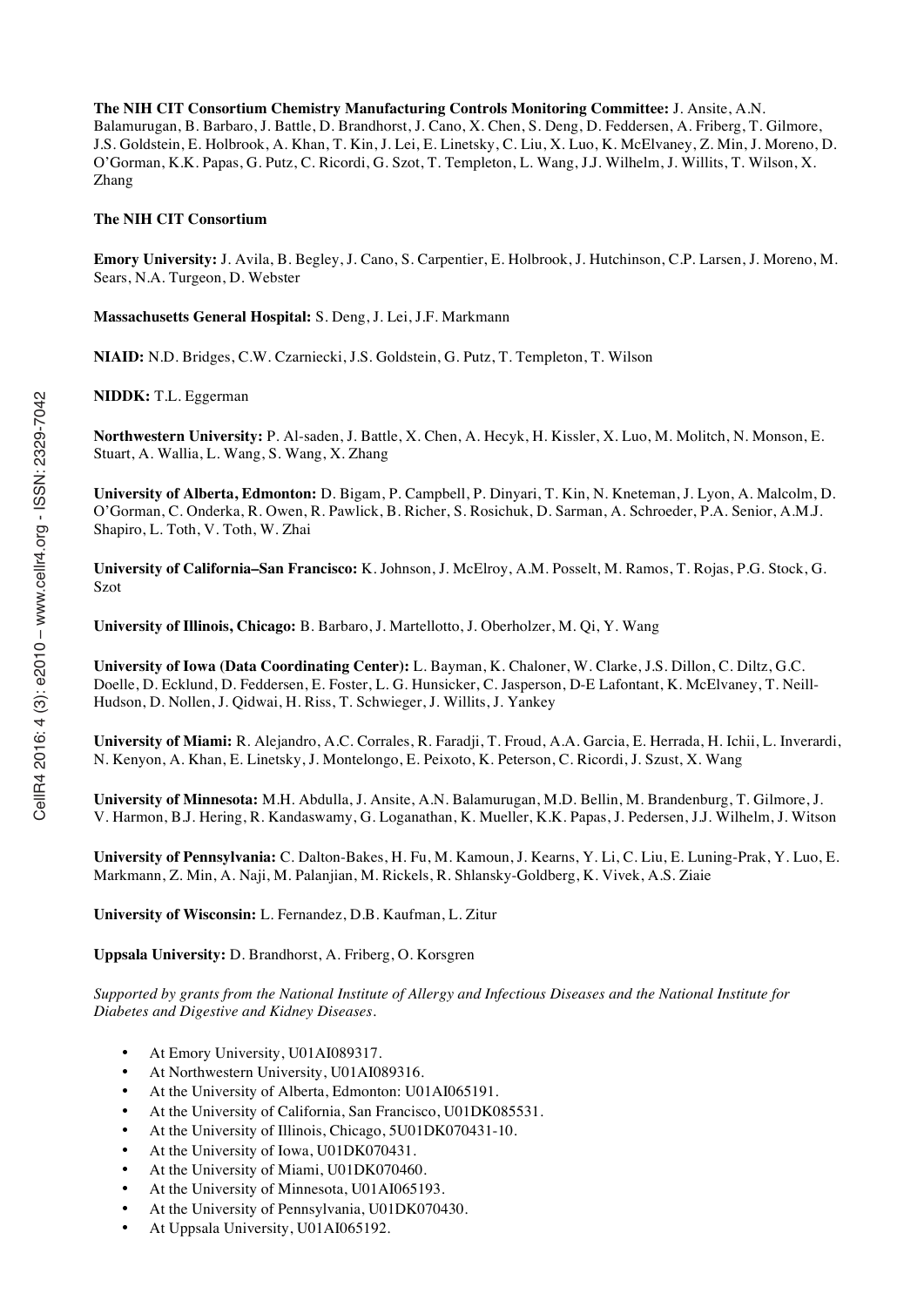*In addition, the study was supported by the following GCRC and CTSA awards:*

- At Emory University: UL1TR000454.
- At Northwestern University: 5UL1RR025741 and 8UL1TR000150.
- At the University of California, San Francisco, UL1TR000004.
- At the University of Illinois, Chicago, UL1TR000050.
- At the University of Miami: 1UL1TR000460.
- At the University of Minnesota: 5M01-RR000400 and UL1TR000114.
- At the University of Pennsylvania: UL1TR000003.

Address correspondence to: Camillo Ricordi MD, Chairman, CIT Steering Committee, ricordi@miami.edu

# **To cite this article**

*Raw Material Specification, Islet Gradient 1.108, Sterile – Standard Operating Procedure of the NIH Clinical Islet Transplantation Consortium*

CellR4 2016; 4 (3): e2010